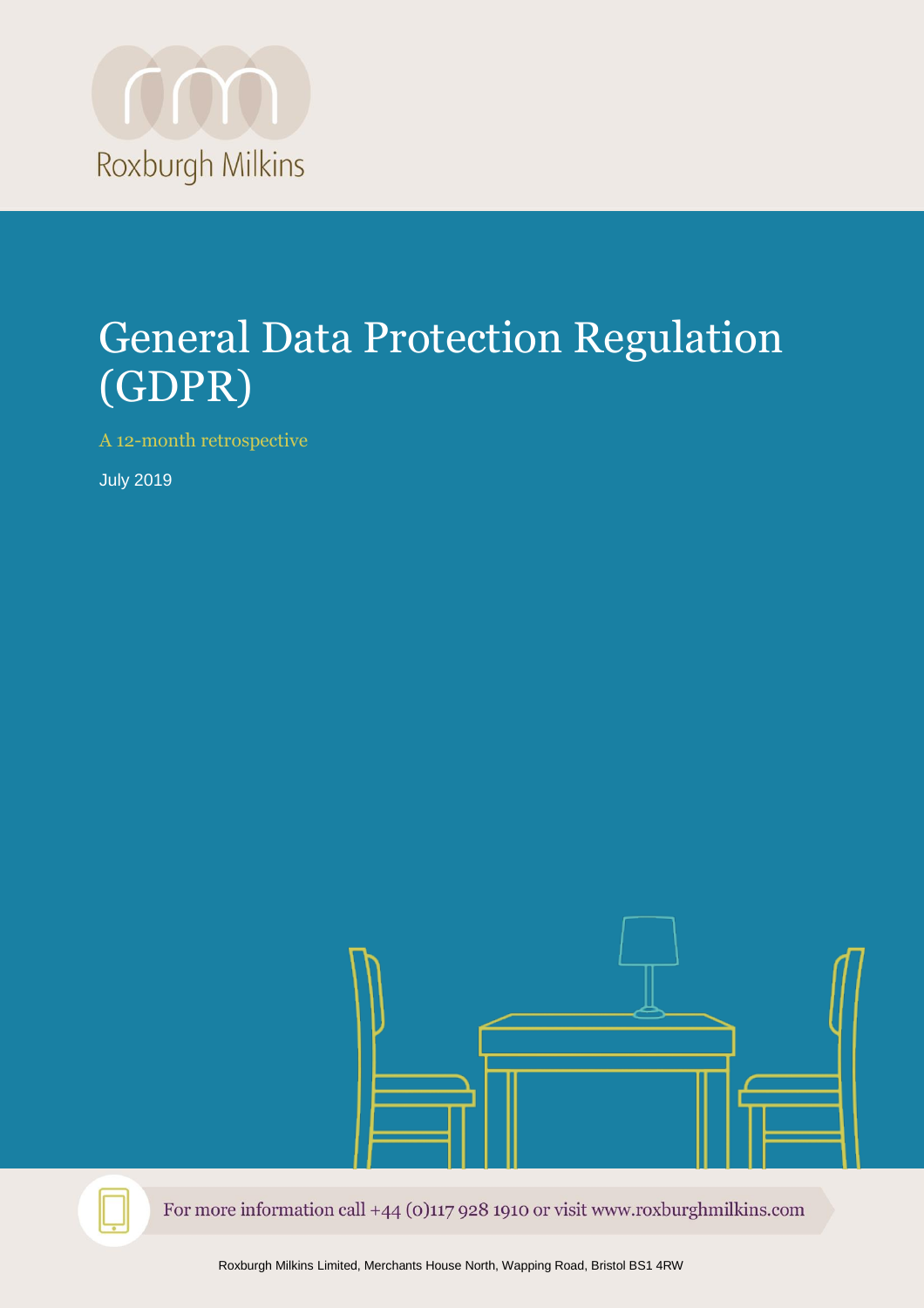# Common myths debunked

In advance of 25 May 2018 - the effective date of the GDPR - there was a startling amount of speculation and misinformation about how things would change once it came into force. So much so, that the Information Commissioner's Office itself started a blog series debunking the most common misunderstandings.

In the year since the GDPR came into force, it has become clear that some fears were unfounded. Here are 3 of the most common myths, which have been debunked over the past 12 months:

## **1. Consent is key**

One of the most common misconceptions was that the GDPR would bring the use of personal data to an end, unless you had the consent of the data subject. In fact, consent is one of six lawful grounds for processing personal data, and others may well be more appropriate grounds for processing personal data.

For example, most data processing will be taking place because there's a contractual relationship between the parties, in which case the lawful ground would be that "processing is necessary for the performance of a contract to which the data subject is party…".

A lot of the misinformation around the need for consent related to e-marketing, which the GDPR does not actually cover specifically. E-marketing is governed more by the Privacy and Electronic Communications Regulations, which set out the requirements for getting opt-in consent for certain electronic marketing, and which didn't change as a result of the GDPR coming into force. What did change was the standard for consent, which is now higher than it was before and requires clear, positive action. Many businesses made the mistake of thinking that fresh consent was the only option, leading to the so-called "bonfire of the mailing lists".

#### **2. Mass data deletion**

The GDPR places more significance on the proportionality of holding and using data, with greater emphasis on data only been held for as long as necessary, and a number of enhanced data subject rights to control the use of that data.

A misconception was that this would beckon the end of data retention, meaning all data would have to be deleted as soon as the primary purpose for collecting that data had expired or ended. This is not true.

In fact, the rules around data retention aren't too different from the previous law. The key is that the data controller has taken the time to establish and document their reasons for retaining personal data and (if relevant) continuing to use it even though the primary data processing activity has ended. Provided that the controller can justify its position, it would not be in breach of the GDPR requirements by retaining personal data for longer.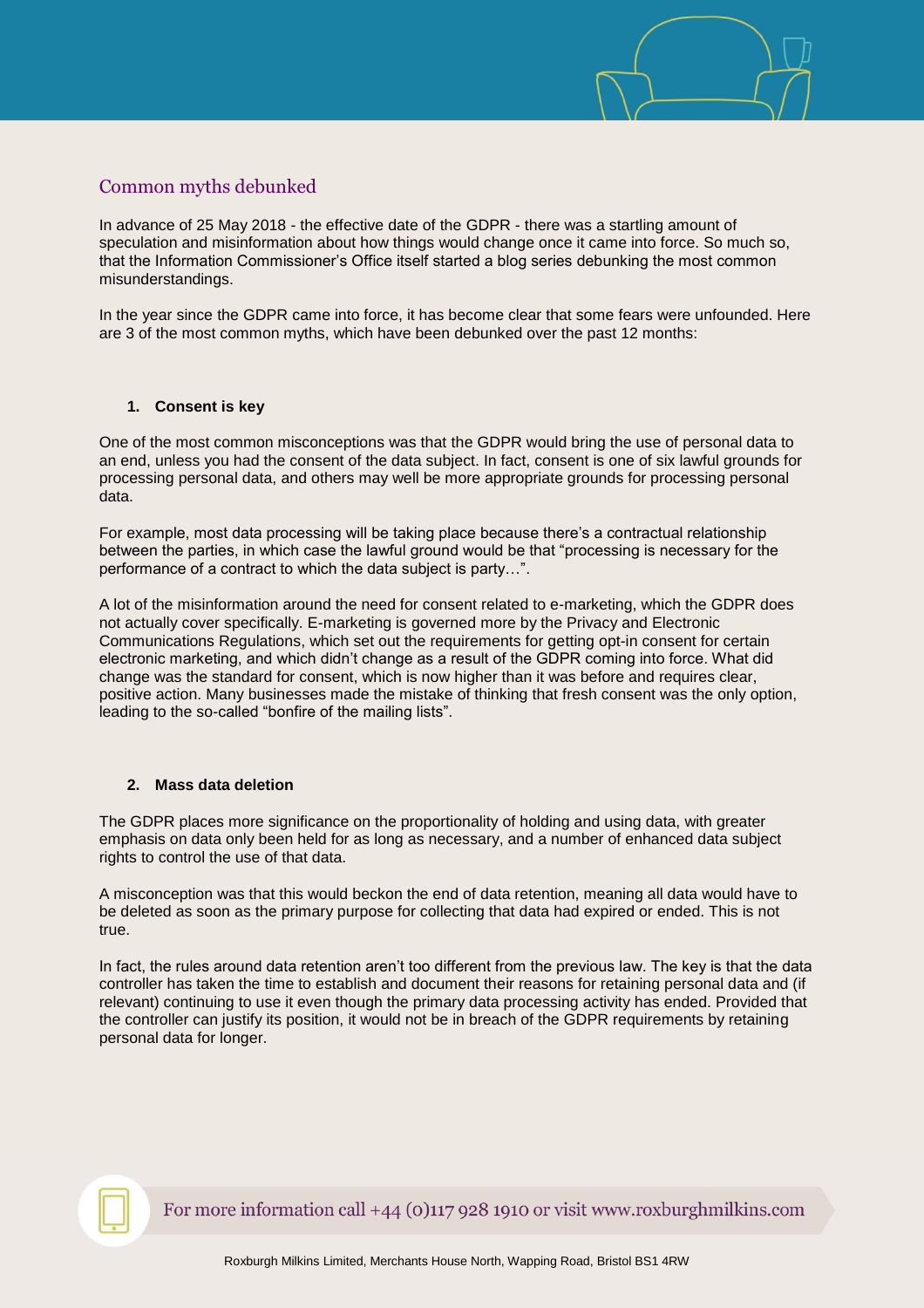## **3. Data subject is King/Queen**

Whilst the rights of the data subject are undoubtedly important, both businesses and individuals made the mistake of thinking that the GDPR would give data subjects absolute authority to determine how their personal data was used. This is incorrect.

The GDPR does certainly give enhanced rights to data subjects in terms of access to their data, information about how it is processed, and the ability to control that data use. However, it does not give data subjects carte blanche to demand that data processing is stopped, or data is erased, in all circumstances.

Many commentators warned about an influx of data subject access requests and requests for erasure (or the 'right to be forgotten'), and some businesses may indeed have received higher than normal requests, but it wasn't the Armageddon that some predicted.

This is partly because the right to request erasure (and also the restriction of processing) of data is actually qualified in a number of ways. For example, a data controller would not be required to comply with a request if it can show that the processing is still necessary, it has a legal ground for processing such data, and/or there is a legitimate interest in processing the data, which overrides the data subject's rights.

# A few lessons learned

Over the past year, we have learnt a few things about the interpretation of the GDPR and its enforcement in the UK.

#### **1. No rush to issue fines**

The Information Commissioner's Office (ICO) has not been in a rush to exercise its new enforcement powers. Under the GDPR, the maximum fine has increased from £500,000 under the old law, to €20 million, or 4% of annual worldwide turnover, whichever is higher. This struck fear amongst businesses and led to a fair amount of scaremongering around the risks associated with the GDPR and data processing.

Thus far - aside from the recent high-profile British Airways announcement (see below) - the ICO has not really used its enhanced fining power. This is partly because it has been actively engaged on investigations which pre-dated the implementation of the GDPR, so fell under the old regime, though the ICO has also stressed that it wouldn't rush any enforcement action and that its focus was on achieving the right outcome - and improving compliance - rather than arbitrarily issuing punishing fines.

The lesson for businesses is that proportionality is key. The risk will always depend on the nature of the data involved, the processes in place to protect such data, and a company's adherence to those processes, as well as the nature of the breach or non-compliance. As before, the ICO's focus will always be on the worst offenders and the vast majority of issues and complaints are unlikely to warrant even a reprimand from the ICO, let alone a multimillion pound fine.

Of course, that doesn't mean that compliance should not be taken seriously. Only through constant vigilance and good practice can a business be confident that the ICO will never need to come knocking.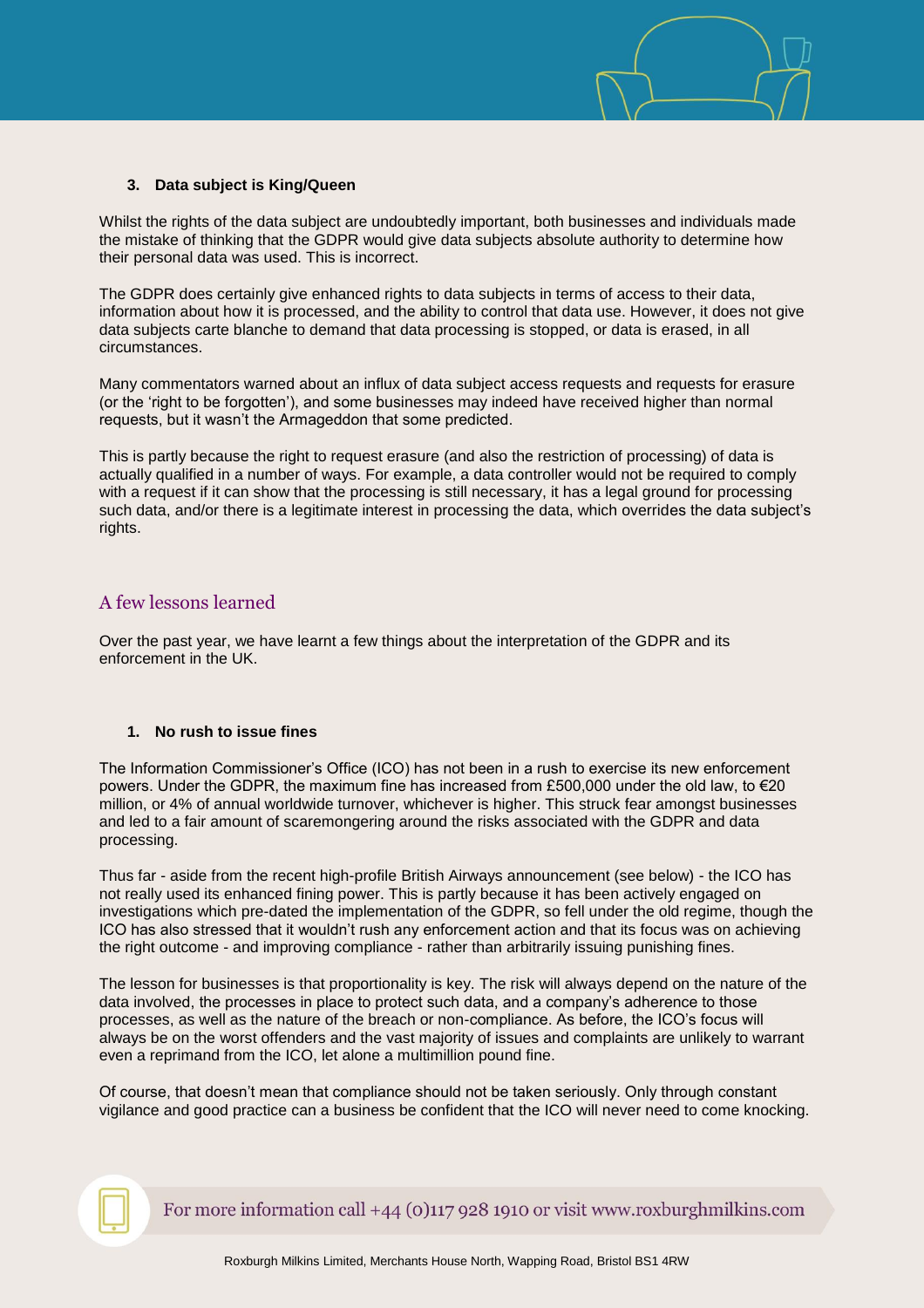#### **2. GDPR compliance - a marathon, not a sprint**

In the rush to become compliant with the GDPR by the time it came into force on 25 May 2018, it may have been easy for businesses to forget that data protection compliance is an ongoing challenge and not a one-off hurdle.

While the upfront work will stand businesses in good stead for years to come, a lot of the requirements under the GDPR are ongoing or require constant review:

- (a) **Processing activities -** most businesses will undertake new or different processing activities over time, as products and services develop. It is not always enough to rely on the same justifications for those activities as the original purpose for which the data was collected. Any new processing activity should involve an assessment to determine whether it is consistent with the reasons for which the data was collected, whether there is a lawful basis for processing, and whether any further notification or consent is required with data subjects. The results of this should be recorded.
- (b) **Technical and organisational measures -** one of the key GDPR requirements is to maintain appropriate technical and organisational measures to protect personal data from intentional or accidental misuse, loss etc. This is an ongoing requirement and any business should keep its measures under review to ensure they remain appropriate. The proper protection of data is dependent on a number of interconnected elements, including IT and storage systems, technical security such as password protection and encryption, personnel, premises and physical security. All of these may shift, change and evolve and a business needs to ensure that its policies and procedures remain relevant and appropriate at all times.
- (c) **Data retention/deletion -** The assessment of whether continuing to hold and use personal data is appropriate is an ongoing process. Businesses should keep their storage and processing of data under regular review and delete data when it is no longer relevant or necessary.
- (d) **Data subject requests -** having the process and resource to deal with data subject requests is an ongoing requirement.
- (e) **Record-keeping -** the GDPR sets out record keeping requirements. Whilst they don't apply to small businesses, any business would be well-advised to keep accurate and up to date records of its data processing activities, any notices/consents used for such data processing, its security measures, and other compliance issues.
- (f) **Third party relationships -** many businesses will use third parties to process personal data on their behalf (data processors). In order to do so, you must now have a written contract in place with GDPR-compliant data processing clauses. Businesses may also share personal data with other controllers, which may require contracts to govern the sharing of data and how it is used. Businesses should keep an up to date record of such third-party relationships and ensure that it is legally able to share personal data with any processors or other data controllers, keeping a record of its justification for doing so.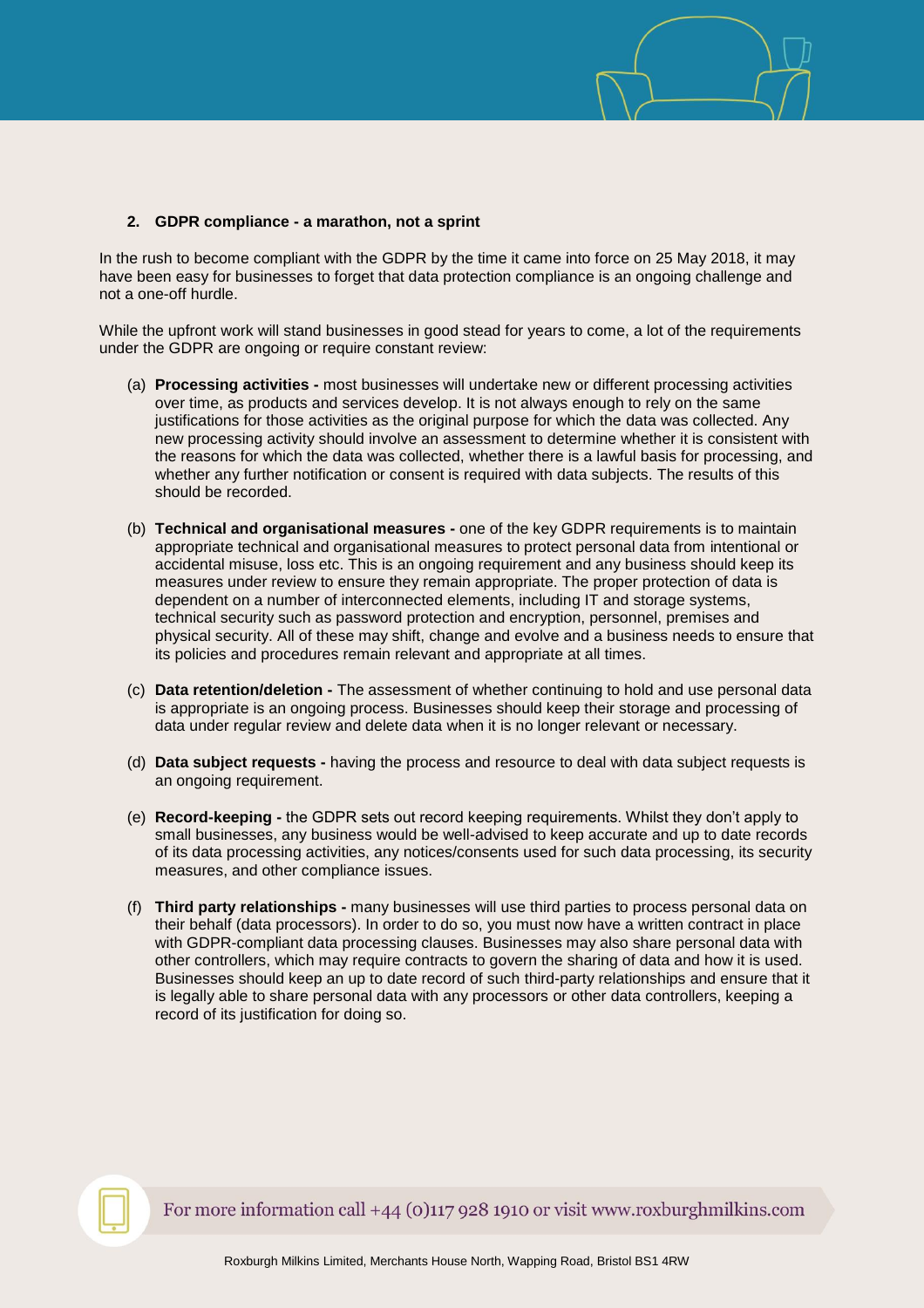### **3. ICO registration still a must**

When the GDPR made no mention of data controllers having to register with national regulators, there was speculation that the need to register with the Information Commissioner's Office may be abolished, sparing businesses an administrative hurdle (and recurring fee).

The UK Government put an end to such speculation, by implementing regulations requiring every organisation or sole trader which processes personal data to pay a fee to the ICO (subject to some exemptions).

The ICO publishes details of all data controllers who pay the data protection fee, thereby maintaining the data protection register, which remains publicly accessible via the ICO website. This includes details of the business and its data protection representative (if provided), though it no longer includes details of the processing activities undertaken as the previous register did.

The fee is now tiered, from £40 to £2,900, depending on the size of the data controller (based on turnover and number of employees). It is down to individual businesses to assess the level of fee they should pay based on their business type and size.

Previous registrations remain valid until they expire, at which point a registration under the new scheme should be made.

It is important that any business which processes personal data electronically (non-electronic processing is exempt) continue to pay the fee annually, as otherwise the ICO may take enforcement action, as it has done in a number of cases already in the past year.

## **4. The GDPR is still evolving**

When the GDPR came into law, there were a fair few grey areas and question marks over how certain aspects would be interpreted and enforced. Many of those questions still remain to some extent and may take time to resolve. Ultimately, it will only be through enforcement and improved guidance that we'll get full clarity on some of the vaguer elements of the GDPR.

# In the spotlight: Cookies

Website cookies have been back in the spotlight recently, as the ICO website [\(www.ico.org.uk\)](http://www.ico.org.uk/) came under fire for not having a fully compliant cookie notice. As a result, the ICO has not only updated the cookies notice to include a specific opt-in for non-essential cookies, but it has also updated its guidance for other businesses.

The use of cookies and similar technologies are governed by the Privacy and Electronic Communications Regulations (PECR). The PECR requires that websites obtain consent from individuals for the use of any non-essential cookies. 'Non-essential' cookies are those which aren't strictly necessary for the provision of the website and any services the individual accesses via the services.

When the PECR first came into effect, it was feared that it would effectively mean the end for the use of cookies for analytical and advertising purposes, due to the need to provide a notice to users when they first access the website and give them the option to consent or set their preferences.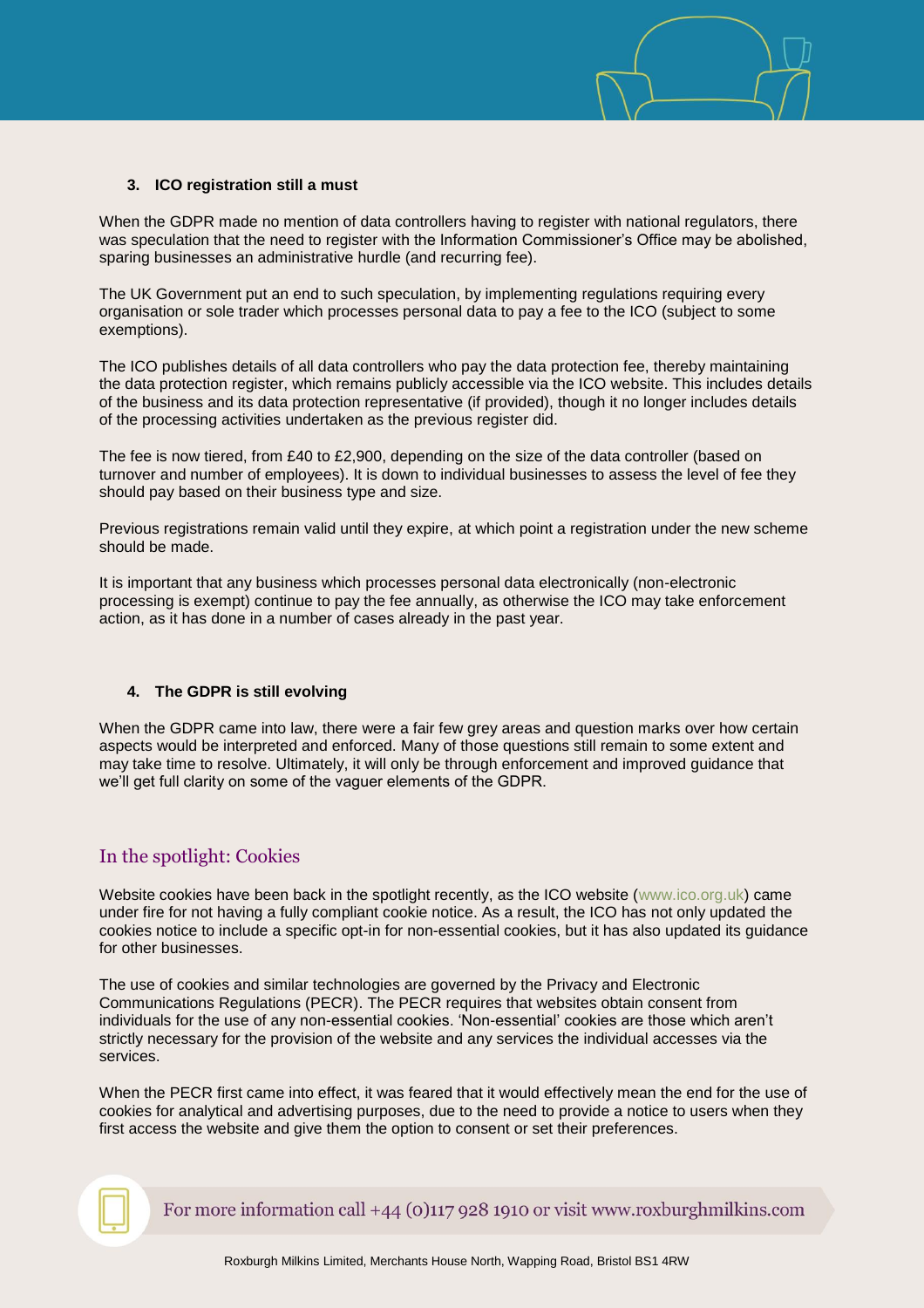In reality, partially due to the relatively lax approach taken by the ICO in its guidance, most websites relied on a fairly simple notice with a simple 'okay/accept' acknowledgement option, or continued to rely either on presumed consent (i.e. an individual consents if they see a notice about cookies and continue to use the website regardless).

However, the GDPR changed the standard for consent, meaning non-specific or presumed consent is no longer valid. Under Article 7 of the GDPR, the requirements are:

- You must be able to demonstrate that you have valid consent;
- Your consent requests must be clearly distinguishable from other matters i.e., in the context of cookies, you cannot bundle consent for non-essential cookies with essential or necessary cookies;
- Consent requests must be in an intelligible and easily accessible form, using clear and plain language; and
- Individuals must be able to withdraw their consent at any time.

Silence or inactivity **does not** constitute consent.

As a result of the new publicity, the ICO has now issued firmer guidance, making it clear that simple notices with a generic acknowledgement or consent to cookies, or presumed consent, are not good enough. Also, the ICO has stated that websites should **not** set any non-essential cookies until consent has been given. This means that many business websites are failing to fully comply with the PECR requirements on cookies.

Businesses should urgently review their cookies policy and website notices and will need to consider reworking their websites to (a) get specific consent to all non-essential cookies, (b) prevent the setting of any non-essential cookies until such consent is given, and (c) provide full information about the cookies they use and any third party cookies used. You will find further guidance regarding this on our website.

# Looking ahead: further developments

#### **1. The GDPR and Brexit**

The UK's exit from the European Union may have been delayed but, whether in October or at some future date, it looks inevitable. In the event of a deal being reached, the UK will continue to be subject to the GDPR for the duration of the transitional period and likely for some time after.

However, even in the event of a no-deal, the current UK Government has said that the GDPR will continue to apply unchanged. What may change is the ability to transfer data between the UK and other European countries, particularly if the EU does not recognise the UK as an 'adequate' country for the purpose of international transfers, which would require businesses to take additional steps (such as signing up to EU model data transfer clauses) in order to be able to continue receiving data from the EU.

#### For more on this, see our blog article on the no-deal implications at

[https://www.roxburghmilkins.com/latest/blog-articles/guidance-published-on-data-protection](https://www.roxburghmilkins.com/latest/blog-articles/guidance-published-on-data-protection-implications-of-no-deal-brexit)[implications-of-no-deal-brexit.](https://www.roxburghmilkins.com/latest/blog-articles/guidance-published-on-data-protection-implications-of-no-deal-brexit)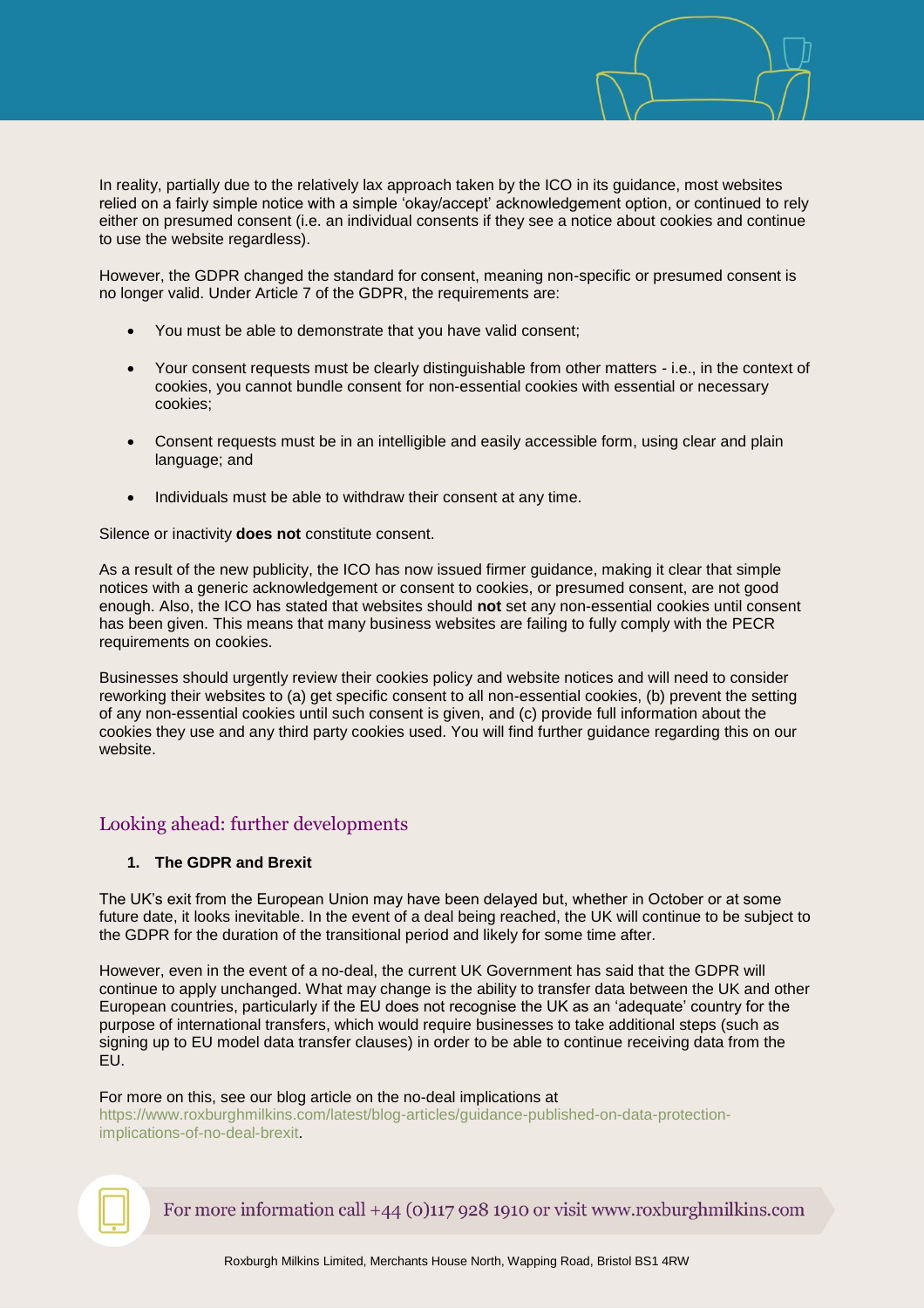## **2. Enforcement and Fines Ahoy**

As we've covered above, it has taken more than a year for the first high profile fine to be announced by the Information Commissioner's Office under the new GDPR regime.

On 8 July, the ICO announced that British Airways, which suffered a data breach affecting up to 500,000 customers in September 2018, will potentially be [hit by a fine of £183.39](https://ico.org.uk/about-the-ico/news-and-events/news-and-blogs/2019/07/statement-ico-announces-intention-to-fine-british-airways/) **million**, far higher than any fine the ICO has previously been able to issue. This announcement is provisional, and the ICO will take representations from BA and other interested parties before making its final decision, but it is significant nonetheless.

On the smaller end of the spectrum, we have seen a number of enforcement actions and fines for companies which have not paid the data protection fee (i.e. registered with the ICO). These are likely to continue as it is a simple investigation and easy enforcement win for the ICO. It is important to make sure you have paid the fee if you process personal data. You can find out more here [https://ico.org.uk/for-organisations/data-protection-fee/.](https://ico.org.uk/for-organisations/data-protection-fee/)

## **3. PECR Updates**

There has been talk of the Privacy and Electronic Communications Regulations (PECR) being updated for some time. Whilst minor changes have been made, most recently in January 2019 to reflect the impact of the GDPR, the European Union has been planning a much more fundamental overhaul.

At the moment, the PECR is based on an EU e-Privacy Directive. EU directives provide general legal conditions, which are then implemented separately in each EU member state through national regulations.

The EU is planning to replace that directive with a new EU-wide regulation, which - like the GDPR - will apply to all member states, without the need for any local implementation. This will make the e-privacy laws more consistent across the EU.

The ePrivacy Regulation has been agreed by the EU and was originally due to be implemented in 2018, but is now slated for some time in 2019. A fixed implementation date has not yet been announced.

Regardless of the status of Brexit, it is highly likely that the UK will align itself with the ePrivacy Regulation once it comes into force, so businesses will need to be aware of it and ensure they continue to comply with the rules around e-marketing and cookies. We will provide more information on the new Regulation as and when an implementation date is set.

# GDPR compliance – how we can help

As we have explored above, GDPR compliance is an ongoing challenge. Roxburgh Milkins has a number of services which can help businesses keep on top of their data protection obligations and apply best practice.

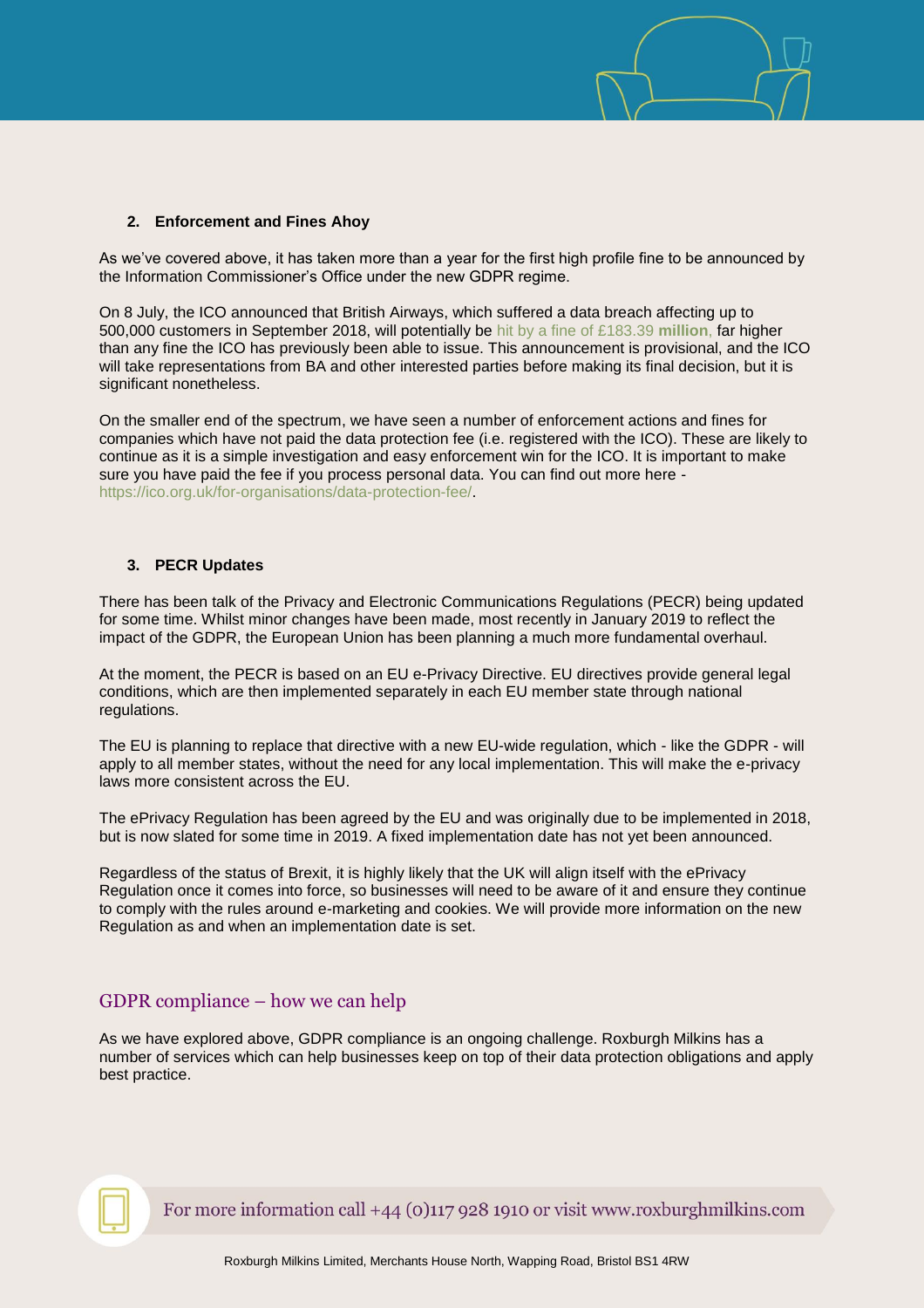#### **Data Protection Audit**

Ahead of the implementation of the GDPR, many businesses underwent audits of their data, policies and practices. Whilst this is an important first step, the obligation to monitor and audit data protection compliance is an ongoing commitment. Any business which processes a high volume of data, is engaged in a range of processing activities, and/or processes data in a higher risk or sensitive context, should regularly - and, ideally, at least annually - audit its business and processes.

Roxburgh Milkins is able to offer assistance with conducting a legal data protection audit. We can provide a questionnaire, which is set out by reference to the key GDPR obligations and requirements. We then review the answers submitted to the questionnaire, along with the supporting documentation, to prepare a report on GDPR compliance.

This report will include a risk assessment of any deficiencies or non-compliance issues, along with advice on best practice and potential actions to improve compliance. We can assist in updating documents, improving policies and procedures, and implementing changes to meet the data protection requirements as closely as possible.

#### **GDPR Data Protection Checklist**

As well as a full audit, we can also provide a simpler GDPR compliance checklist, ideal if you have already had an audit done, or feel a full audit would be OTT based on the type of processing you do.

This checklist broadly covers the same GDPR principles and requirements as the audit but focuses on the absolute fundamentals and is quicker and easier to complete. As with the audit, we will review your responses and documents, provide a report highlighting any shortcomings and recommending improvements, and provide as much help as you need to make the necessary changes and improvements.

#### **Internal Policy Documents**

Roxburgh Milkins is able to assist with the preparation and implementation of the full suite of internal data protection policy documents. Whether you're a small business in need of a simple data protection policy, or a larger data processing company requiring detailed security policies, breach reporting procedures, and employee training, we can help.

Policies play an important part in GDPR compliance, not only by providing a written record of how you protect personal data, but also by raising staff awareness of their role in protecting personal data. The GDPR requirements will have had an impact on internal policy content, as it changed several requirements around the storage and use of personal data, notification requirements, and data subject rights, so it is important that policies are kept under review and updated if necessary. Again, we can assist you in reviewing the policies/procedures you have in place and bringing them in line with the latest requirements.